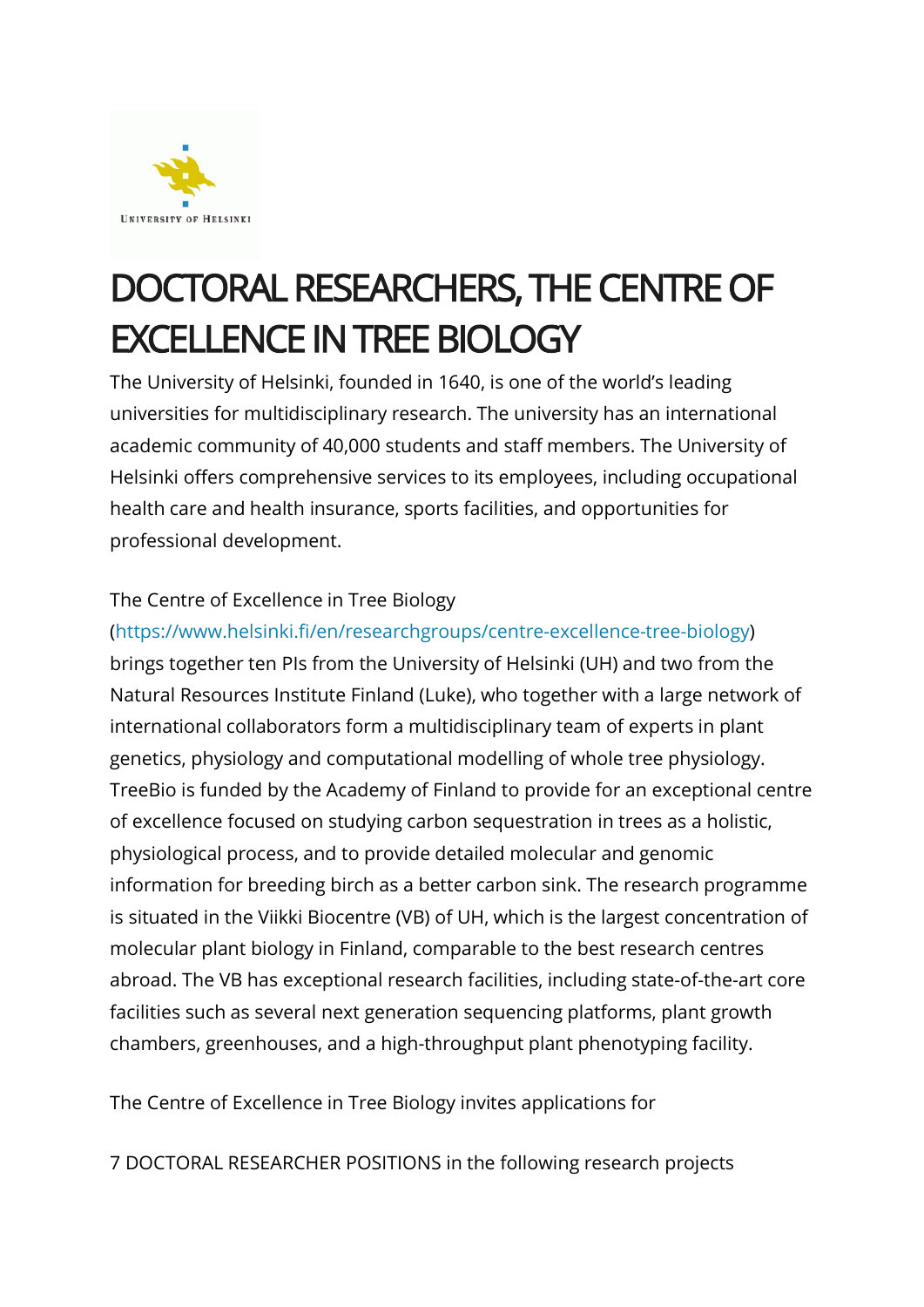• Project 1: Stomatal function and vascular connections. The project aims at molecular-level understanding of guard cell signalling and function in response to environmental stimuli. We will also address molecular connections between stomatal regulation and vascular function (e.g., water transport, systemic signals). We will utilize proteomics, biochemical and molecular genetics approaches in Arabidopsis and physiological measurements of stomatal and vascular parameters in Arabidopsis and trees. Supervisors: Kangasjärvi, Sierla, Shapiguzov, Waszczak

• Project 2: The role of energy metabolism in carbon source effects. The project aims at: (i) dissecting metabolic and signalling interactions between chloroplasts and mitochondria and (ii) developing new methods for phenotyping photosynthesis and respiration (including advanced chlorophyll fluorometry, gas exchange and oxygen microsensor approaches). Supervisors: Kangasjärvi, Shapiguzov, Sierla

• Project 3: Morphogenesis and functionality of phloem. Following our extensive previous work of phloem development, we are taking various genetic and molecular approaches to deepen our understanding of phloem at cellular and functional levels. Supervisors: Helariutta, Mähönen, Hölttä, Sierla

• Project 4: Cambial factors. Guided with a comparative single cell transcriptome analysis of Arabidopsis, birch and poplar cambia, the aim in this project is to identify through molecular genetics key loci driving enhanced growth and carbon sink in trees. Supervisors: Mähönen, Kucukoglu-Topcu

• Project 5: Source-sink. By combining computational modelling and experimentation, in this project, we will explore how mutations affecting function of stomata, conductive tissue or cambium and thus, consequently, carbon sequestration in wood, will potentially feedback to each other, and to other aspects in tree physiology. Supervisors: Hölttä, Mähönen, Kucukoglu-Topcu

• Project 6: Distribution and role of open chromatin in silver birch and Scots pine genomes. Open chromatin sequencing (ATAC-seq) allows identification of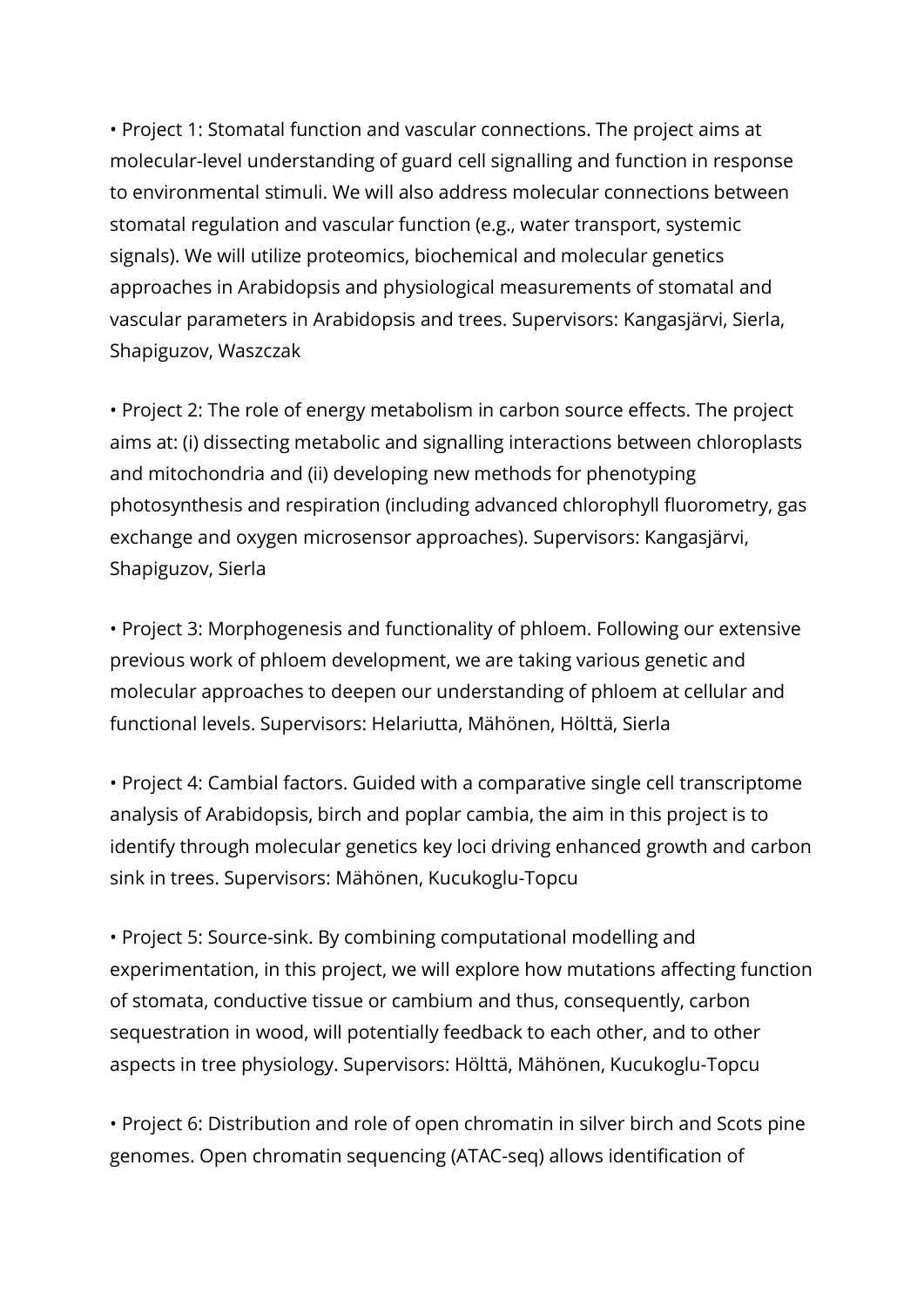regulatory active regions of the genome. In this project, the aim is to study regulatory genomic regions in conjunction with gene expression and population genetic data from both functional genetics and/or evolutionary point of view depending on the interests of the candidate. Supervisors: Pyhäjärvi, Salojärvi

• Project 7: Genomic breeding. By combining our understanding of physiology and genetics in both trees and Arabidopsis with the phenotypic and genomic data of the current silver birch breeding population in Finland, our aim is to develop a model for genomic breeding in this economically highly important boreal tree species. Supervisors: Nieminen, Pyhäjärvi, Salojärvi

The doctoral researchers will be employed full-time for a fixed term of 4 years in one of the CoE research groups. The earliest starting date is 1 April 2022.

We seek highly motivated candidates with excellent communicational skills, who can work both independently and in a team. Fluency in English is expected. The candidate should have MSc degree in genetics, molecular biology, evolutionary biology, biology or related fields and to have proven academic ability to take initiative and think independently as well as experience in working with plants. The background and interests of the successful candidates will determine their specific lines of research within the CoE.

For general information, contact the CoE Coordinator Karolina Blajecka: [karolina.blajecka@helsinki.fi](mailto:karolina.blajecka@helsinki.fi)

For science related questions, contact the CoE PIs: Ykä Helariutta [\(yrjo.helariutta@helsinki.fi\)](mailto:yrjo.helariutta@helsinki.fi), Jaakko Kangasjärvi [\(jaakko.kangasjarvi@helsinki.fi](mailto:jaakko.kangasjarvi@helsinki.fi)), Ari Pekka Mähönen [\(aripekka.mahonen@helsinki.fi](mailto:aripekka.mahonen@helsinki.fi)), Teemu Hölttä ([teemu.holtta@helsinki.fi\)](mailto:teemu.holtta@helsinki.fi), Tanja Pyhäjärvi [\(tanja.pyhajarvi@helsinki.fi\)](mailto:tanja.pyhajarvi@helsinki.fi), Jarkko Salojärvi [\(jarkko.salojarvi@helsinki.fi\)](mailto:jarkko.salojarvi@helsinki.fi), Kaisa Nieminen [\(kaisa.p.nieminen@luke.fi\)](mailto:kaisa.p.nieminen@luke.fi), Alexey Shapiguzov [\(alexey.shapiguzov@helsinki.fi](mailto:alexey.shapiguzov@helsinki.fi)), Melis Kucukoglu-Topcu [\(melis.kucukoglu@helsinki.fi](mailto:melis.kucukoglu@helsinki.fi)), Maija Sierla ([maija.sierla@helsinki.fi\)](mailto:maija.sierla@helsinki.fi), Cezary Waszczak [\(cezary.waszczak@helsinki.fi\)](mailto:cezary.waszczak@helsinki.fi)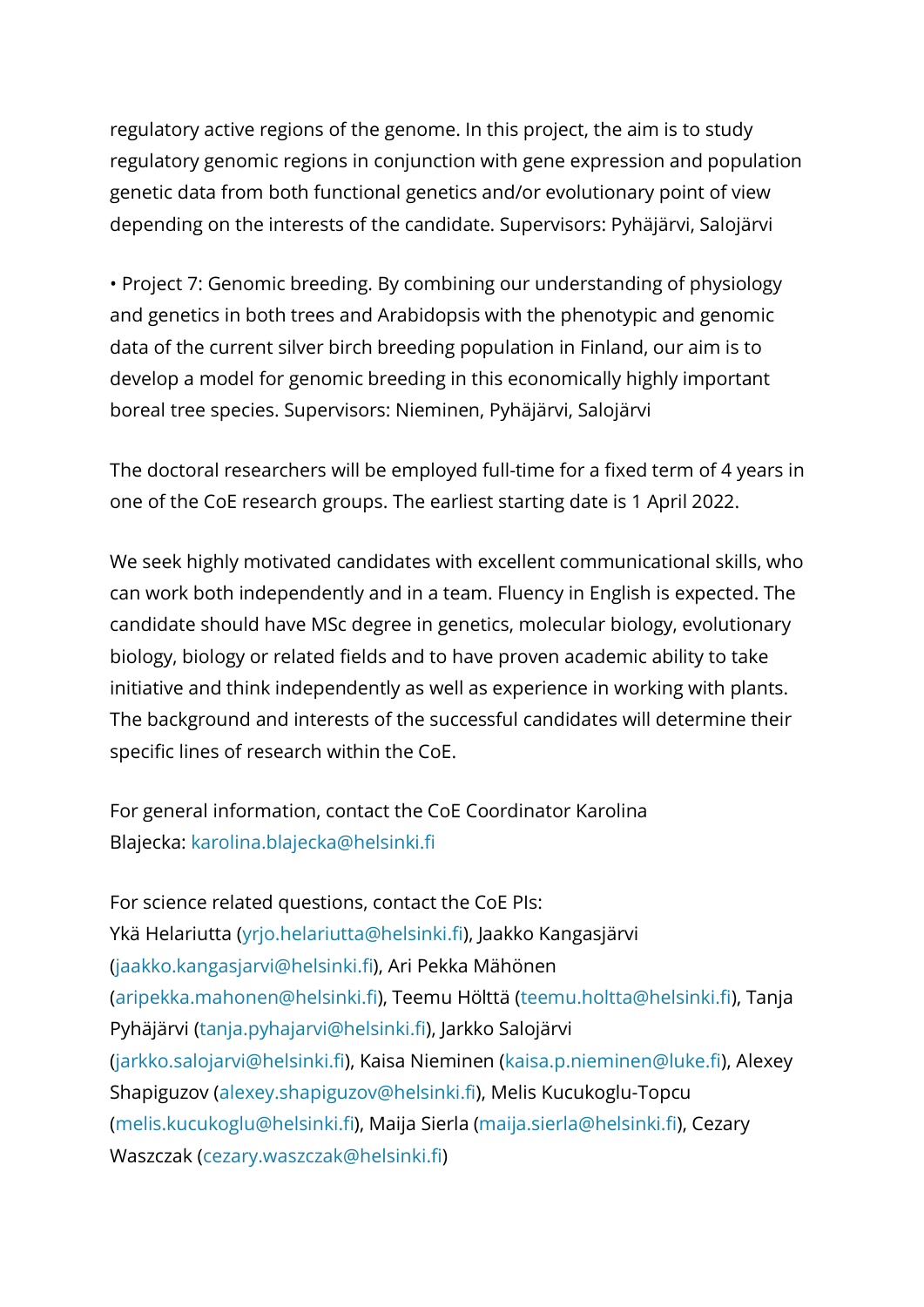The position is fixed-term (4 years) with a six-month probation period. Salary is based on levels 1−4 of the demands level chart for teaching and research personnel in the salary system of Finnish universities. In addition, the appointee will be paid a salary component based on personal performance with the overall salary amounting to approximately 2200−3000 €/month (gross) depending on the stage of the doctoral studies and work performance. Standard Finnish pension benefits, occupational health care and health insurance are provided for the University employees. The University offers comprehensive services including sports facilities, and opportunities for professional development. The International Staff Services office [\(https://www.helsinki.fi/en/about](https://www.helsinki.fi/en/about-us/careers/welcome)[us/careers/welcome\)](https://www.helsinki.fi/en/about-us/careers/welcome) assists employees from abroad with their transition to work and life in Finland. To learn more about what the University of Helsinki has to offer please visit this site [https://www.helsinki.fi/en/about-us/careers/why](https://www.helsinki.fi/en/about-us/careers/why-helsinki)[helsinki.](https://www.helsinki.fi/en/about-us/careers/why-helsinki)

PhD degree consists of the student's own research work and studies specific to the doctoral candidate's discipline or research field, as well as transferable skills training, and career orientation and guidance (40 ECTS). English is the primary language of study in doctoral education. The University has 4,700 doctoral researchers, one-fourth of them international, and awards approximately 500 doctoral degrees annually. The successful candidate will apply for the right to study for a doctoral degree in a PhD program of the Faculty of Biological and Environmental Sciences or Faculty of Agriculture and Forestry (see Doctoral Programmes [https://www.helsinki.fi/en/admissions-and-education/apply](https://www.helsinki.fi/en/admissions-and-education/apply-doctoral-programmes/doctoral-schools-and-doctoral-programmes/doctoral-school-environmental-food-and-biological-sciences)[doctoral-progr...\)](https://www.helsinki.fi/en/admissions-and-education/apply-doctoral-programmes/doctoral-schools-and-doctoral-programmes/doctoral-school-environmental-food-and-biological-sciences).

Application should include the following documents as a single pdf file: Motivation Letter (max 1 page) and CV (max 2 pages). Include also contact information of two persons who can provide a reference letter based on request. Please upload only one Motivation Letter (as part of a single pdf) during the application process. Start your letter from specifying which project(s) listed above you are interested in and why.